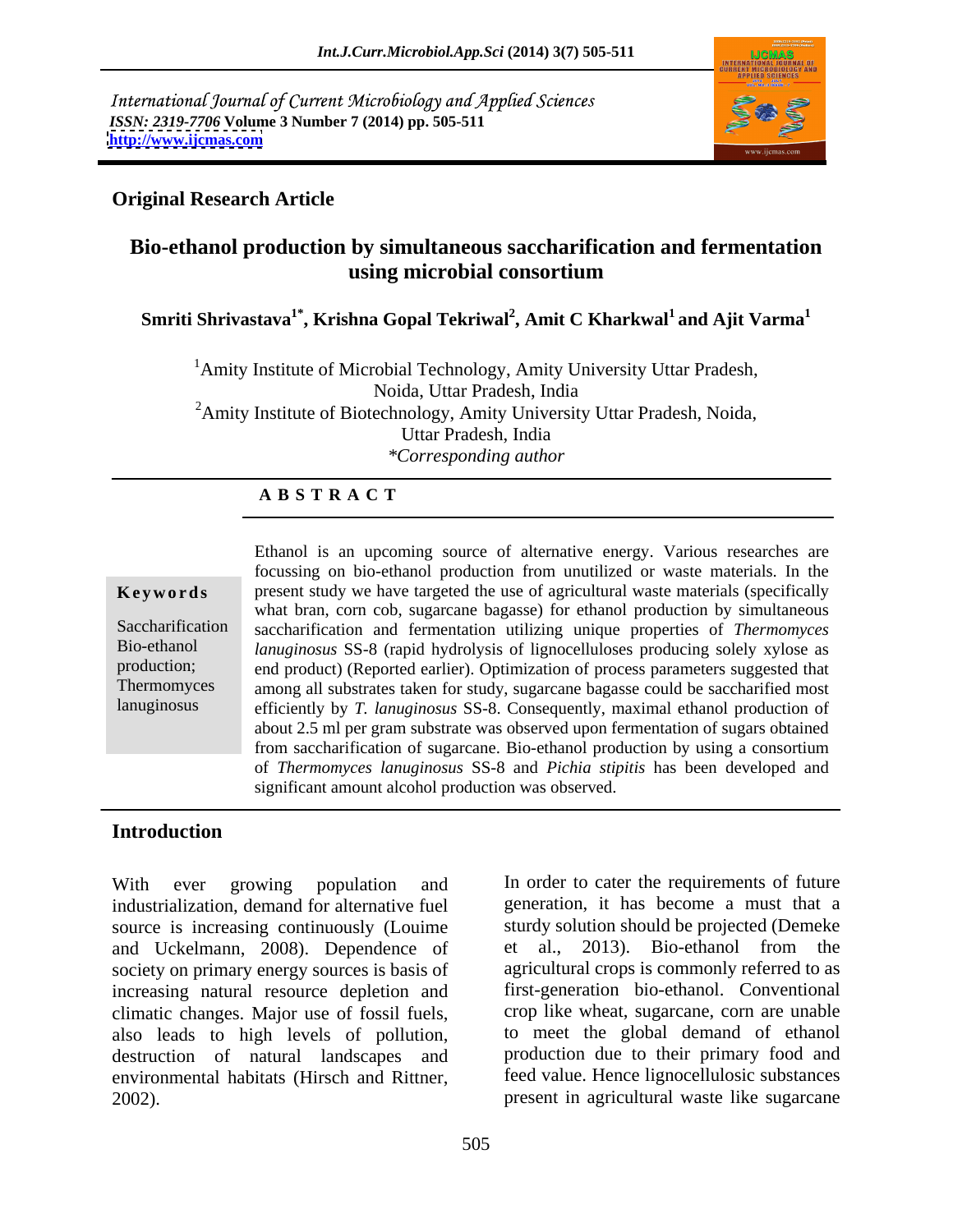bagasse, corn cob etc is very attractive for *Thermomyces lanuginosus* (formerly known bio-ethanol production. Agricultural wastes as *Humicola lanuginosa*) is an imperfect are cost effective, renewable, and abundant fungus. It is noncellulytic, septate, in quantity. Thus a feasible solution to reproduces as example by forming global energy crisis is conversion of aleurioconidia (Shrivastava et al., 2008). lignocellulosic renewable resources like Some strains of *Ascomycetes* fungi have celluloses and hemicelluloses to ethanol been reported earlier to produce cellulase-(Buaban et al., 2010; Farrell et al., 2006, free thermostable  $\beta$ -xylanases (Singh et al., Mielenz, et al., 2001; Rosillo and Cortez, 1998). Starch rich biomass like potato, wheat bran, cassava, rye, barley, sugar beet characterization of the novel xylanase and can be efficiently used for biomass its unique mode of action have been production. Saccharification by microbial reported by our team earlier (Shrivastava et source and simultaneous fermentation by al., 2011). Cloning and expression of the appropriate yeast is established process for unique xylanase gene in *Escherichia coli* for bioethanol production. time effective xylanase production is also

Lignocellulosic biomass, the most abundant type in the planet (Claassen et al., 1999), is potential, affordable raw material for *Pichia stipitis* is well known xylose second-generation bio-ethanol production fermenting yeast of *Schefferomyces* genus (Wiselogel et al., 1996). Starchy grains, with smooth and creamy colony having 3 to sugarcane, and corn cob are major raw 5 µm diameter (Gupthar, 1992). It mostly materials for bio ethanol production used in occurs in hardwood forests or wet areas high current studies. Enhancement of production in agricultural waste, moist or rainy areas of energy from renewable sources requires rich in organic waste as well as in biomass optimization of process parameters. (Blackwell et al., 2009). Presently research focus on the enzymatic can be fermented into second generation subsequent bio-ethanol formation by

fuels like emitting less  $CO<sub>2</sub>$ , limited toxic was observed. materials and no particles (Brown et al., 1998). Furthermore ethanol production is a less energy demanding process as compared to gasoline production (Bailey et al., 1992; Ecklund, 1978). Major hurdles towards bio-<br>
Ecklund, 1978). Major hurdles towards bio-<br>
Ecklund, 1978). Major hurdles towards bio-<br>
Stipitis NCIM 3497 and NCIM 3498 were ethanol production are recalcitrance of microorganisms to ferment all forms of

fungus. It is noncellulytic, septate, reproduces asexually by forming 2003; Gaffney et al. 2009; Shrivastava et al., 2009). Purification and partial being reported in our previous studies (Shrivastava et al., 2013).

(Blackwell et al., 2009).

conversion of lignocellulosic *Thermomyces lanuginosus* SS-8 has been polysaccharides into monomer sugar that exploited for xylose overproduction and ethanol (kovacs et al., 2009; Kligtik et al., fermentation through *P. stipitis*. A new 1997). approach of bio-ethanol production by using Ethanol may act as substitute of kerosene SS-8 and *Pichia stipitis* has been developed and have added advantages over other fossil and significant amount alcohol production In the present study the unique properties of subsequent bio-ethanol formation by a consortium of *Thermomyces lanuginosus* was observed.

# **Materials and Methods**

### *Microorganisms and culture conditions*

lignocellulosic biomass, inability of used for the simultaneous saccharification sugars, etc (Bothast et al., 1999). SS-8 was grown at 50ºC on YPSs (Yeast *Thermomyces lanuginosus* SS-8 and *Pichia stipitis* NCIM 3497 and NCIM 3498 were and fermentation. *Thermomyces lanuginosus* extract soluble starch) medium (0.4% yeast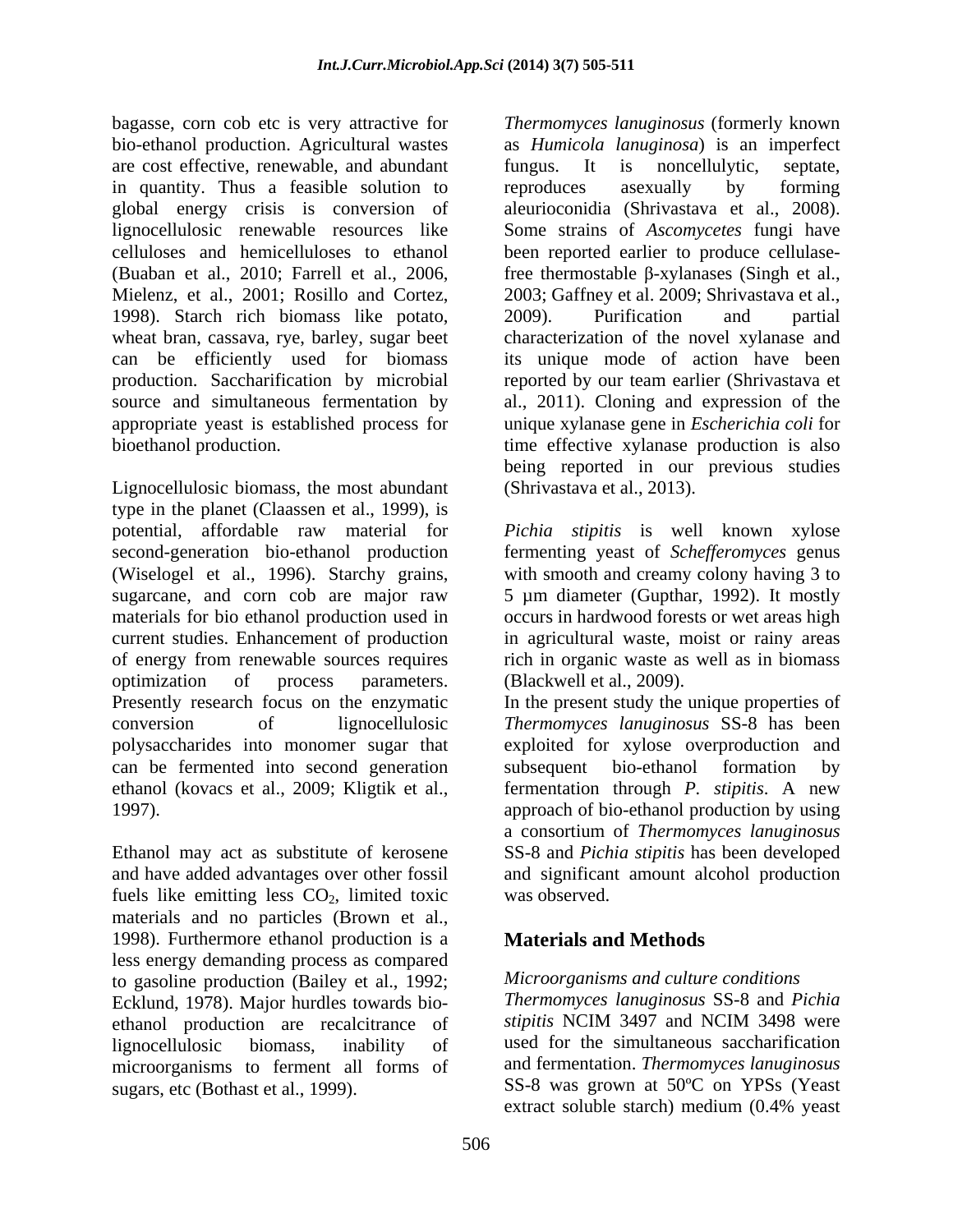extract, 0.1 % KH<sub>2</sub>PO<sub>4</sub>, 0.1 % MgSO<sub>4</sub>, **Fermentation by** *Pichia stipitis* **(NCIM** 0.15% soluble starch and 1.5% agar). *P*. **3497 and NCIM 3498) and alcohol assay** *stipitis* were maintained on MGYP medium

was carried out by *T. lanuginosus* SS-8. Medium (0.5% yeast extract, 0.1 % MgSO<sub>4</sub>, incubation.<br>0.1% K<sub>2</sub>HPO<sub>4</sub>) containing 1% of sugarcane substrates sieved through 200 µm filter was used for production of monosaccharide

Following this, amount of xylose and 575 nm. glucose in medium released after hydrolysis was estimated. Estimation protocol was **Results and Discussion** based on calculating amount of reducing sugar present in medium. Parallel to it xylanase, amylase and cellulase activity was

Xylanase activity was assayed using 2% sodium acetate buffer, pH 5.3 at 50ºC (Biely (DNS) method (Miller 1959) using xylose as

The amount of reducing sugars present was spectrophotometer (Simadzu, Kyoto, Japan). Amylase and cellulase activity was also determined by same protocol by using starch and cellulose as substrate respectively.

### **Fermentation by** *Pichia stipitis* **(NCIM 3497 and NCIM 3498) and alcohol assay**

(0.3% Malt extract, 1% glucose, 0.3 % yeast Property of *P. stipitis* to ferment pentose extract, 0.5% peptone and 2 % agar) and sugar was exploited. Both strains of P. grown at 28ºC. Both cultures were stored at *stipitis* were studied for their ability to 4ºC and revived after every 15 days. produce maximal ethanol. Media in the **Saccharification by** *Thermomyces* enzymes produced by *T. lanuginosus* SS-8. *lanuginosus* **SS-8 and xylanase activity**  This process produced pentose sugars. *P.*  Hydrolysis of low value agricultural waste incubated anaerobically at 28ºC. Amount of sugar was exploited. Both strains of *P.*  previous step was saccharified by hydrolytic *stipitis* was inoculated in same medium and ethanol produced was estimated after 72 h incubation.

bagasse, corn cob, wheat bran, rice straw, Ethanol assay of culture filtrate was rice husk or wheat straw. HCl treated performed after fermentation process. To 1 sugars (hexoses and pentoses). Potassium Dichromate solution was added Saccharification process was carried out in was heated at 90 °C for 15 min and change an incubator shaker at 50ºC for 72 h. in colour was measured by optical density at ml of saturated culture filtrate (saturated with s-Diphenylarbazide solution), 1 ml (5%  $K_2Cr_2O_7$  in 6 N H<sub>2</sub>SO<sub>4</sub>). The mixture 575 nm.

# **Results and Discussion**

## *Saccharification of low value agricultural waste by Thermomyces lanuginosus SS-8*

also estimated in production medium. *T. lanuginosus* could effectively hydrolyse  $(w/v)$  OSX (Oat Spelts Xylan) in 50 mM well as pentose sugar. Among 6 substrates et al. 1985). The reducing sugars liberated were produced with sugar cane bagasse as were quantified by the dinitrosalicylic acid substrate. Physical parameters and base the standard. constant. For all the substrates being measured at 540 nm in a UV-Vis activity was measured and amount of hexose polymers present in low value agricultural waste and produce high amount of hexose as well as pentose sugar. Among 6 substrates taken for study maximal hydrolytic enzymes composition of fermentation media was kept hydrolysed by *Thermomyces lanuginosus* SS-8 cellulase, amylase and xylanase and pentose sugar released were measured and from all the data it was observed that sugar cane was maximal hydrolysed by *T. lanuginosus* SS-8 [Fig. 1].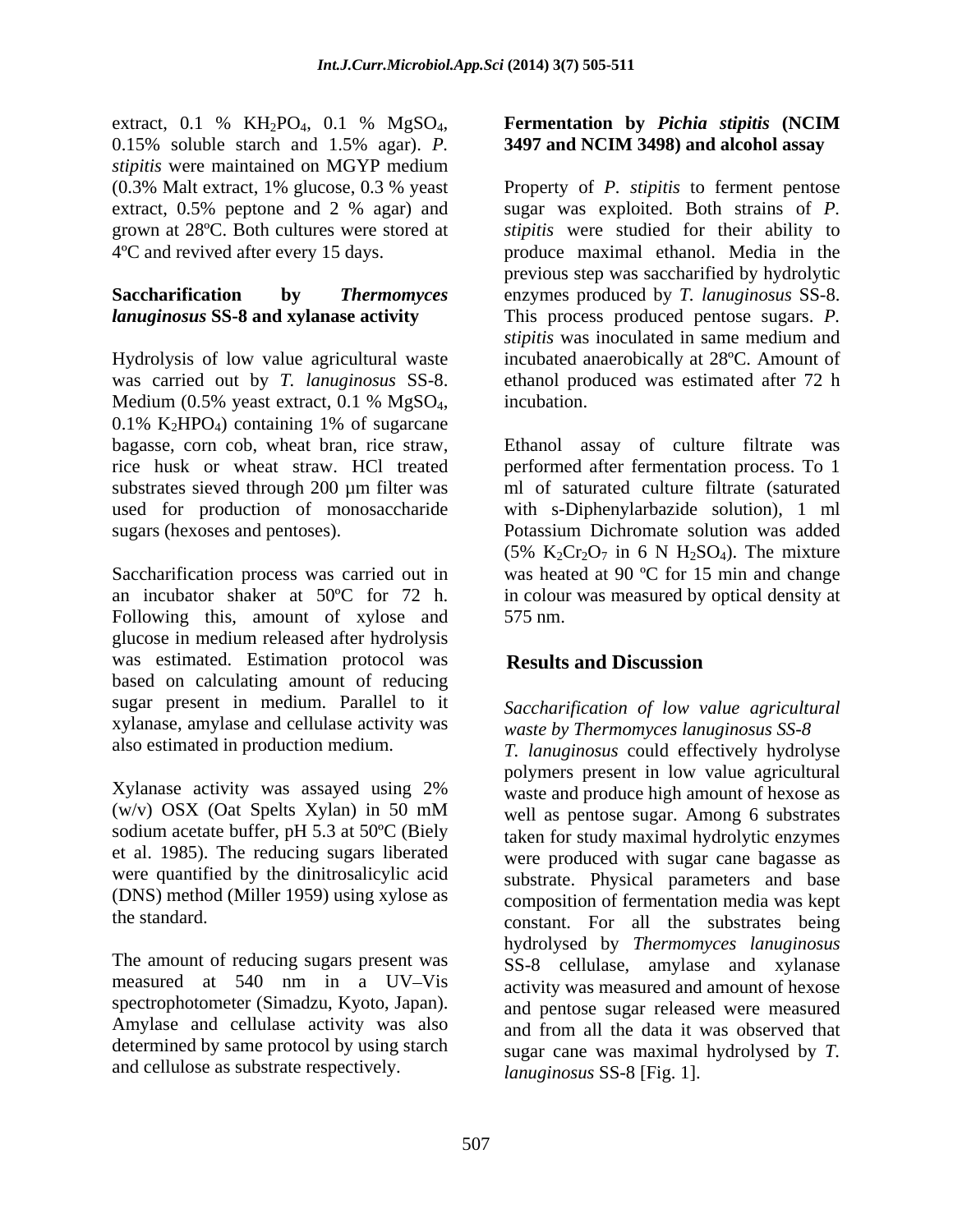

**Fig.1** Saccharification of various low values agricultural wastes by *Thermomyces lanuginosus* SS-8

**Fig.2** Ethanol production by *P. stipitis* strain NCIM 3497 and NCIM 3498

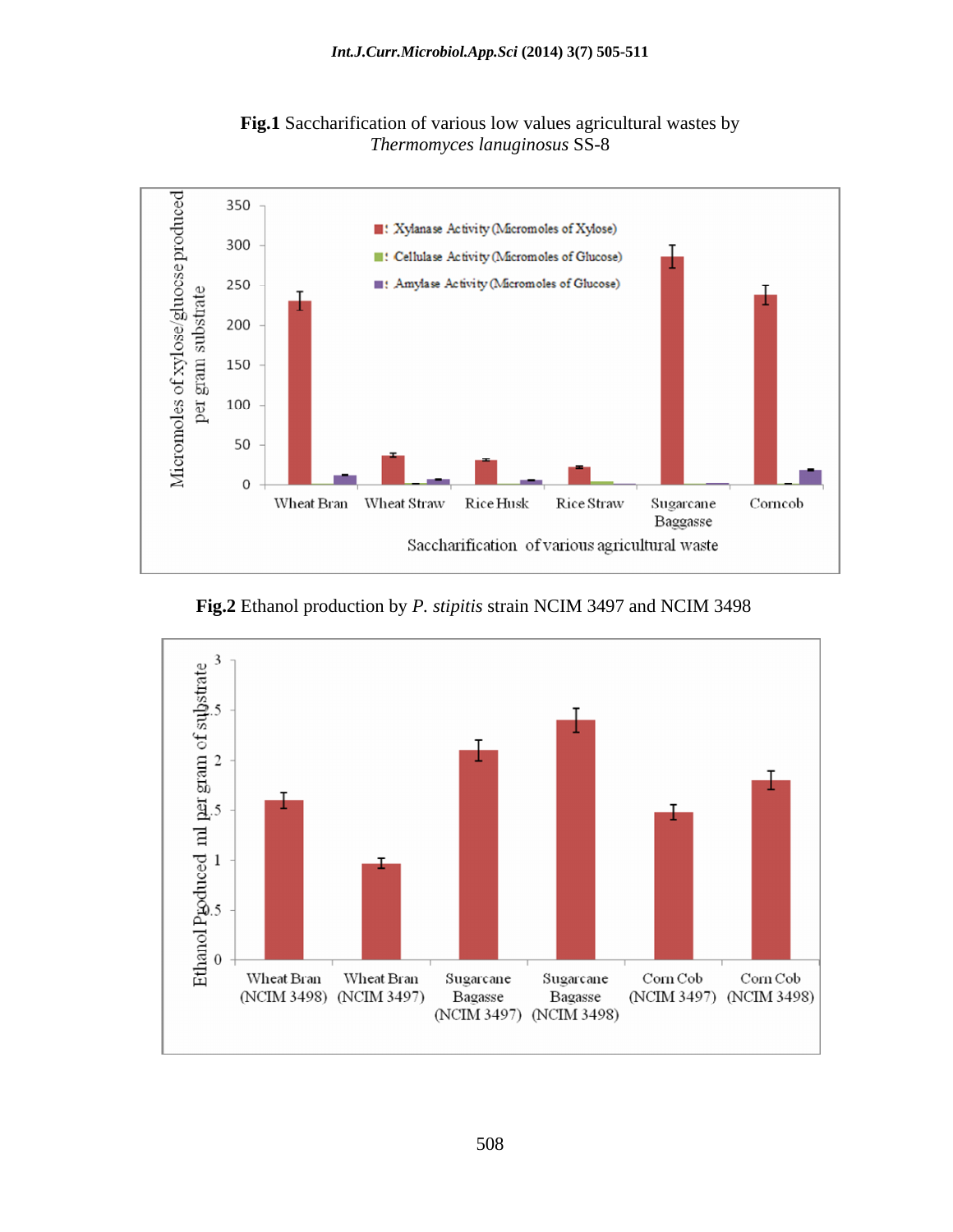### **Fermentation of Saccharified agricultural waste to bio-ethanol** NCIM 3498 worked in consortium to

Fermentation of saccharified agricultural Sugarcane and corn is widely used waste was carried by *P. stipitis* strain substrate for ethanol production (Wang et NCIM 3497 and NCIM 3498. Media al. 2012, Wolfrun et al. 2013), and our containing substrates leading to substantial approach towards basic optimization of monosaccharide production was subjected ethanol production was fruitful by which to fermentation. Simultaneous we could select specific agricultural fermentation resulted in production of wastes on which *T. lanuginosus* and *P.*  significant amount of ethanol. Maximal ethanol production was observed on 3<sup>rd</sup> optimization of process parameters for day of fermentation and subsequently maximal ethanol production with selected monosaccharide sugar concentration in media decreased. Ethanol production was directly proportional to saccharification rate and thus maximal ethanol production was observed in media containing The authors gratefully acknowledge the sugarcane bagasse as substrate [Fig. 2]. It also signifies that raw materials (substrates and by-products) did not have any inhibitory effect on activity of *P. stipitis*. It was also observed that both strains of required for the project (NO. SR/FT/LS- *Pichia* fermented monosaccharide sugars actively. Unique property of *T.*  various governing bodies for providing *lanuginosus* SS-8 to hydrolyse infrastructure development fund to Amity lignocelluloses to broadly single Institute of Microbial Technology, Amity monsaccharide (xylose) acted as an advantage and aided to fermentation process. References

Cost effective ethanol production is the Bailey B.A., Korcak R.F. and Anderson need of current world. Various processes are being developed for efficient tabacum L cv Xanthi cell membrane production of ethanol at large scale. To achieve this target two basic things to be focused are maximal saccharification of the raw materials and efficient Physiol 100:749–755 fermentation for high ethanol production. Biely P (1985) Microbial xylanolytic In the present work we have successfully systems. *Trends Biotechnol.* 3:286 been able to select the most competent 290. agricultural waste and evaluated amount of Blackwell M., Cletus P. K., Marc-André ethanol produced from them at the basic L. and Sung-Oui S (2009) set up (Petti et al. 2013; Mattam and Saccharomycotina. Saccharomycetale. Yazdani, 2013). Combination of *Thermomyces lanuginosus* SS-8 and

*Pichia stipitis* strain NCIM 3497 and NCIM 3498 worked in consortium to produce sugar and ethanol respectively. al. 2012, Wolfrun et al. 2013), and our *stipitis* combination acted well. Further substrates is under study.

# **Acknowledgment**

Science and Engineering Research Board, Government of India for supporting Young Scientist Fellowship of Dr. Smriti Shrivastava and also lab consumables 171/2012). Authors are also thankful to University Uttar Pradesh.

## **References**

- J.D. (1992) Alterations in *Nicotiana tabacum* L. cv Xanthi cell membrane function following treatment with an ethylene biosynthesis-inducing endoxylanase. Plant Physiol. 100:749–755
- 290.
- L. and Sung-Oui S (2009) *Saccharomycotina.Saccharomycetale.* Version 22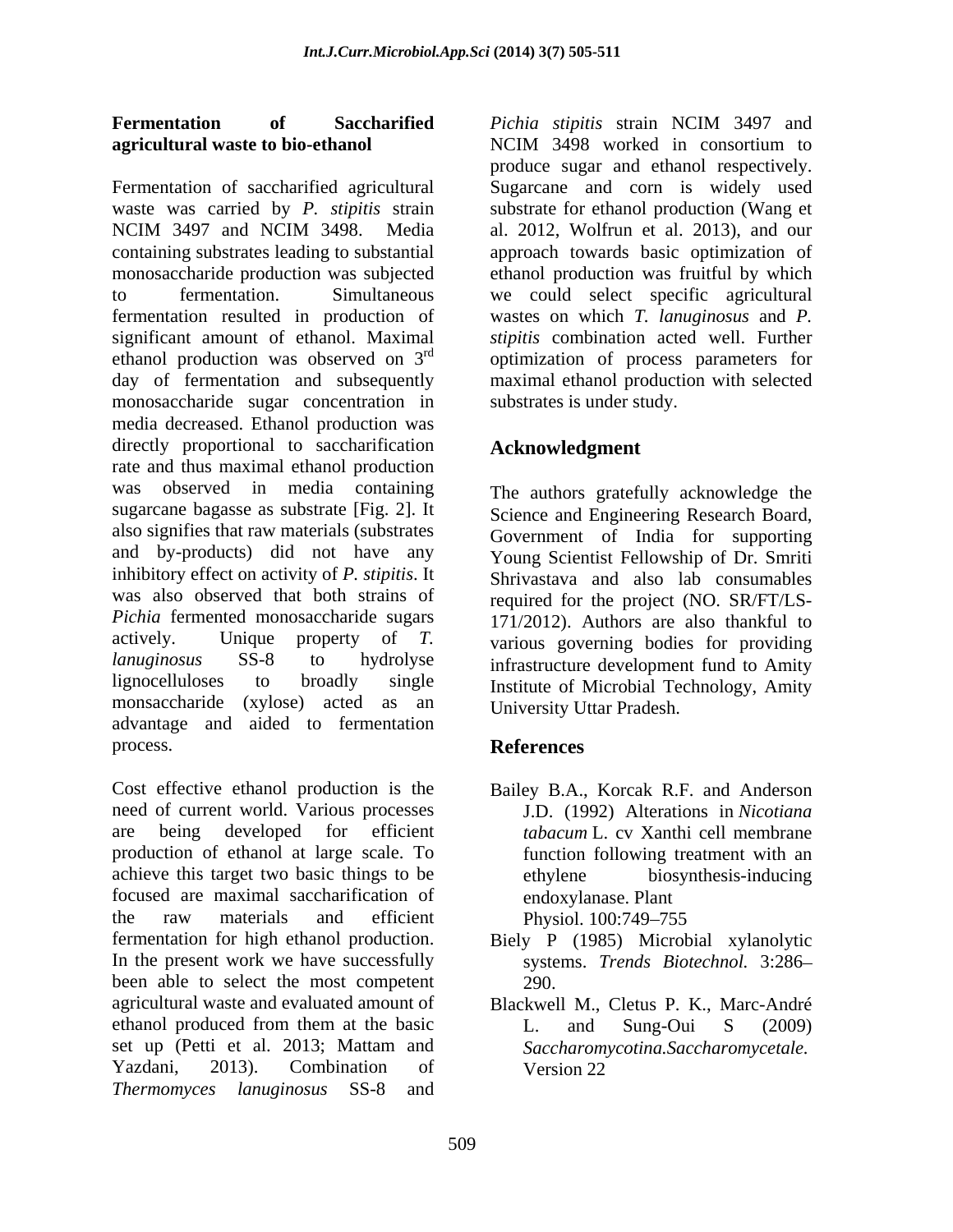- 
- Brown G., Jackson A. and Stephens D.N.
- Champreda V., Pichyuangkura R., Rengpipat S. and Eurwilaichitr L. produced fungal enzyme cocktail and xylose fermenting *Pichia stipitis.* J.
- Claassen P., Van L. J., Lopez C.A., Van of Biomass for the supply of energy Netherlands 3: 91-102
- Demeke M.M., Dumortier F., Li Y., production. Biotechnol. for Biofuels
- for highway transportation. In Proc.-
- Farrell A.E, Plevin R.J., Turner B.T., D.M. (2006) Ethanol can contribute to Biofuels 6:128
- Bothast R.J., Nichols N.N., Dien B.S. Gaffney M., Carberry S., Doyle S. and (1999) Fermentations with new Murphy R. (2009) Purification and recombinant organisms. Biotechnol. Prog. 15:867 875 *Thermomyces lanuginosus* and its (1998) Effects of repeated withdrawal pastoris. Enzyme Microb. Technol. from chronic ethanol on oral self characterisation of a xylanase from functional expression by Pichia 45:348 354
- administration of ethanol on a Gupthar A. S. (1992) Segregation of progressive ratio schedule. Behav. altered parental properties in fusions Pharmacol. 9: 149-161 between *Saccharomyces cerevisiae*  Buaban B., Inoue H., Yano S., Tanapongpipat S., Ruanglek V., yeasts *Candida shehatae* and *Pichia*  and the D-xylose fermenting *stipitis.* Canadian J. of Microbiol. 38: 1233-1237
	- (2010) Bioethanol production from ball milled bagasse using an on-site Geothermal energy development-Biosci. Bioeng. 110:18-25 energy resource for developing N. E., Sijtsma L., Starns A., De Vries S and Weuthuis R. (1999) Utilization 2 Zeitlinger B.V. Liesse, The Hirsch S. and Rittner F. (2002) Geothermal energy development- Possible market facilitation roles of UNEP and GEF. In: Geothermal energy resource for developing countries. Eds: D Chandrashekharan and J. Bundschuh. Swets and Zeitlinger B.V. Liesse, The Netherlands 3: 91-102
	- carriers. App. Microbiol. and Kligtik, M. M. and A. Demirbas, 1997. Biotechnol 52:741-755 Biomass conversion processes. Biomass conversion processes. Energy Convers. Mgmt. 38:151-165
	- Broeckx T., Moreno M.R.F. and Kovacs K., Szakacs G. and Zacchi G. Thevelein J.M. (2013) Combining inhibitor tolerance and D-xylose hydrolysis of pre-treated spruce by fermentation in industrial supernatants, whole fermentation Saccharomyces cerevisiae for efficient broths and washed mycelia of lignocellulose-based bioethanol *Trichoderma reesei* and *Trichoderma*  6:120 (2009) Comparative enzymatic supernatants, whole fermentation broths and washed mycelia of *atroviride*. Bioresour. Technol. 100: 1350-1357
- Ecklund E.E., Parker A.J., Timbario T.J. Louime, C. and Uckelmann H. (2008) and McCallum P.W. (1978) The status of alcohol fuels utilization technology planet future energy needs. Int. J. Cellulosic ethanol: Securing the Mol. Sci. 9:838-841
	- Intersoc. Energy Convers. Eng. Conf. Mattam A.J. and Yazdani S.S. (2013) 13:226-232 Engineering E. coli strain for Jones A.D., O'Hare M. & Kammen to bioalcohols. Biotechnol. for Engineering E. coli strain for conversion of short chain fatty acids to bioalcohols. Biotechnol. for Biofuels 6:128
	- energy and environmental goals. Mielenz J.R. (2001) Ethanol production Science 311:506–508. Trom biomass: technology and from biomass: technology and